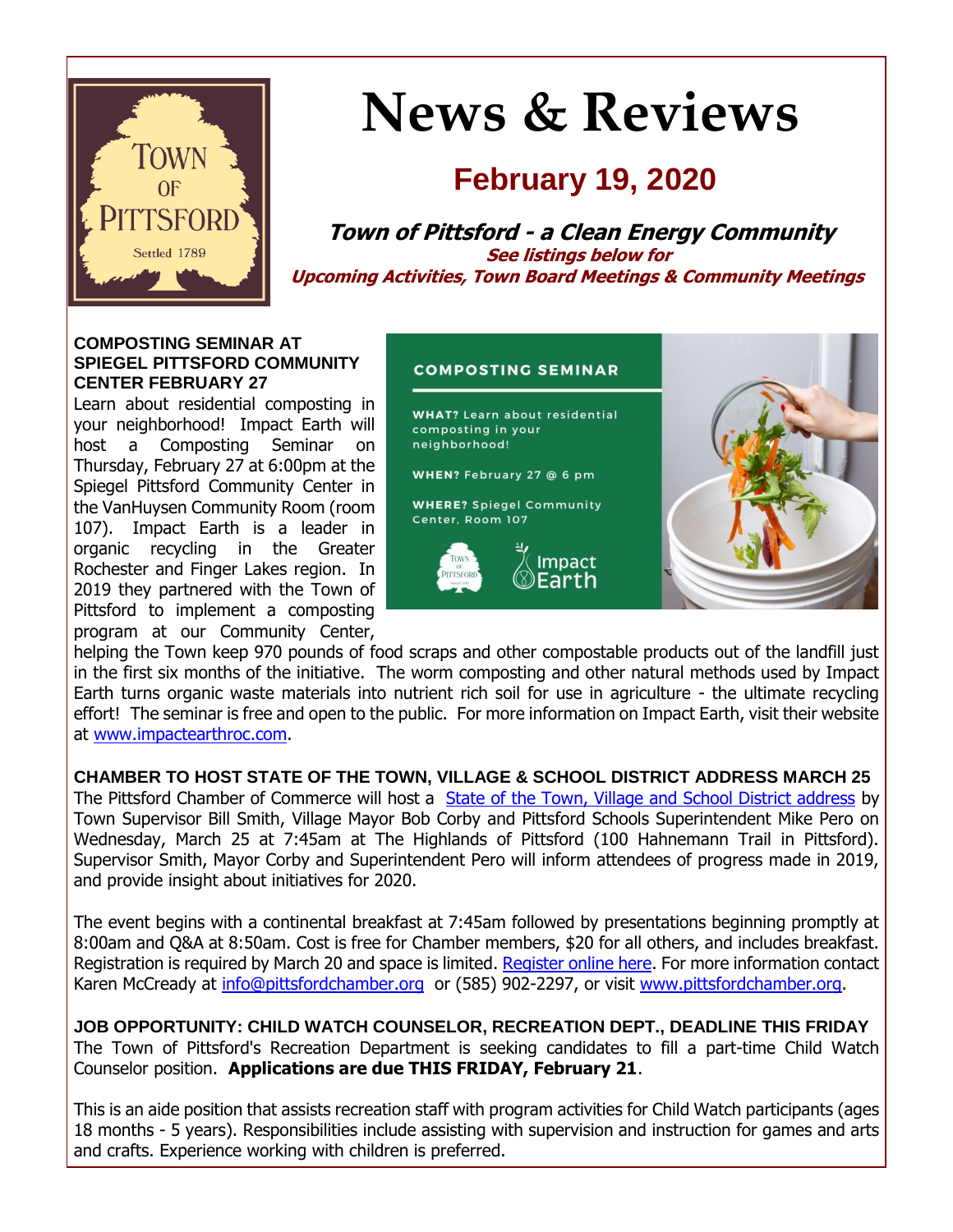Candidates must have completed at least two (2) years of high school and should have a working knowledge of a variety of recreational games, arts and crafts, and sports. Program hours are Monday - Friday, 8:30am - 1:00pm; with working hours one to two days per week, as needed. Find a complete [job description and](http://r20.rs6.net/tn.jsp?f=001Gn3VHATbXSb8ikjX-mELQNJfCR6xoQiGKi-Dg8Yn91iFh9y7Yh53hR_5-X6ZMMqBKuIZZFvFl8fifY4PrmwsavXkB_b60nf0yU1VLkjuwyNwzSS-JzYWEFeDQwNXhGfkyNp4qXN2G369EAxdRIUwK0mjOXeP15nB1zjOzN9KZHk-rG1hvfwtVYLlfsrr-wrGRFsLIKee7acWSMEcpTyl7PzuOijJ5J0oDypKM_43yRL_2-uBO1F1nvCDba7SZaHq7uXdbluCIZEAoDFyxtru88oA0lsZrvX7IeVnV_FGImzN2vIjw0AFFkPmG2TRGYHnz8p3slxlebP0vWHZSHjMdoNnpTyPVRg1JE_B9Ppxb8TlakVhz9KNcS6VD1FOYOI3EnrjV8e6FEyfa2dmUcls_RYioo0Yh87G&c=6Y2d3iDJG5aeDLACpk3DxI1ZAJI3R4-anSQc6XUPP62d4_RjqaZz8A==&ch=trIl9KfcWMwbew17OmBrYIUQDgyUaYFAj8an6fvYc-WuIBPgFM5PgQ==)  [application information here](http://r20.rs6.net/tn.jsp?f=001Gn3VHATbXSb8ikjX-mELQNJfCR6xoQiGKi-Dg8Yn91iFh9y7Yh53hR_5-X6ZMMqBKuIZZFvFl8fifY4PrmwsavXkB_b60nf0yU1VLkjuwyNwzSS-JzYWEFeDQwNXhGfkyNp4qXN2G369EAxdRIUwK0mjOXeP15nB1zjOzN9KZHk-rG1hvfwtVYLlfsrr-wrGRFsLIKee7acWSMEcpTyl7PzuOijJ5J0oDypKM_43yRL_2-uBO1F1nvCDba7SZaHq7uXdbluCIZEAoDFyxtru88oA0lsZrvX7IeVnV_FGImzN2vIjw0AFFkPmG2TRGYHnz8p3slxlebP0vWHZSHjMdoNnpTyPVRg1JE_B9Ppxb8TlakVhz9KNcS6VD1FOYOI3EnrjV8e6FEyfa2dmUcls_RYioo0Yh87G&c=6Y2d3iDJG5aeDLACpk3DxI1ZAJI3R4-anSQc6XUPP62d4_RjqaZz8A==&ch=trIl9KfcWMwbew17OmBrYIUQDgyUaYFAj8an6fvYc-WuIBPgFM5PgQ==) or visit the [Employment Opportunities page](http://r20.rs6.net/tn.jsp?f=001Gn3VHATbXSb8ikjX-mELQNJfCR6xoQiGKi-Dg8Yn91iFh9y7Yh53hcdP-D_9U0mzz2-OGyY5xQnz7iQDmrHfhMQmx6J2WUVeFNfrJowbTM3LAoQHZEgRYE72LqZXaKLLViSDXmnI3jiRN_PDHEeu6ebN9np_CwUh_wsR92J2UsAlQNLOHLns7GbqrDGezWTtrd9iACwqXpKynBBUczeYSbTyYIA23LdDv7fYcGebV76MCQSLg0VM03sClpm559U9xwg70qCUzkreoojxbUOE9Ppi7SAe-cuCMFvsyALOrowbEEQKaxUdviOoG2FRcusbSwcIyZK7QeMKd15NV8T9ZoZAkDLJPiY9&c=6Y2d3iDJG5aeDLACpk3DxI1ZAJI3R4-anSQc6XUPP62d4_RjqaZz8A==&ch=trIl9KfcWMwbew17OmBrYIUQDgyUaYFAj8an6fvYc-WuIBPgFM5PgQ==) link under the "Contact Us" tab on the Town website, [www.townofpittsford.org.](http://r20.rs6.net/tn.jsp?f=001Gn3VHATbXSb8ikjX-mELQNJfCR6xoQiGKi-Dg8Yn91iFh9y7Yh53hbUY56xWuZsnuy80mz6kvRXG6jT9dmwJm3WLTrXWRnZwhITEJSPjiGZ3b0NkIpjm7_zaGruhrhIlCLsDk0rnxgOFhLvMPf9harLJswPAoRZWdSATu7SVmlyf1bq83Ltfs6pwHxlUsNQm9IcBhBeu-PU--VHXgPHKn3P_Fmz2AqnF6kyfHdNGUSeKoVKFLH-8-I216erH3AVQHy1EXvYAtYx31E-noq_Urmey-oHGvNxL3bbcmkD0zzY=&c=6Y2d3iDJG5aeDLACpk3DxI1ZAJI3R4-anSQc6XUPP62d4_RjqaZz8A==&ch=trIl9KfcWMwbew17OmBrYIUQDgyUaYFAj8an6fvYc-WuIBPgFM5PgQ==) The application deadline is this Friday, February 21.

#### **WOMBA AFRICAN DRUMMING AT THE LIBRARY THIS SUNDAY**

The Pittsford Community Library is celebrating Black History Month in February with a variety of outstanding programs. This Sunday, February 23 from 2:00 - 3:00pm features Womba African Drumming. Enjoy the cheery and high-energy singing, drumming and dancing of these wonderfully talented artists from Ghana! The program is free and open to the public and will be held in the Library's Fisher Meeting Room; no registration required.

For more information about this and other Library programs, visit the [Library's online program calendar](http://r20.rs6.net/tn.jsp?f=001Gn3VHATbXSb8ikjX-mELQNJfCR6xoQiGKi-Dg8Yn91iFh9y7Yh53haoB-_tqZfzXPUOD1003wZ4yDJjA1IrtnuRBoiidScANg_SIYBTymLWytxp1lgIbuQZENsBp1NOVvorFcipD5zygpwGWLijHq5oEp-H8Q3h8w3yvH89uUJ1bqiyXWhQkvtt2ApB2Rf-wdA5djfKOhHSh5ophBro9wu60Yxen-vFj140vIyWYGIrdYvzPgkJVid1wSRY92V_rLhZLhL9YP2lgd7VMxEY6fNsFtOgjzw9Ma8y9u88tdyJNvjda-yH0OBMuTtQ-D9Xrrfjo605SaHz0tuM7tNBtczkeh9HM45NFT1wZ_dT-PyZJ1yOonQHYhl0zil2kb37IcC9LyaERHDY=&c=6Y2d3iDJG5aeDLACpk3DxI1ZAJI3R4-anSQc6XUPP62d4_RjqaZz8A==&ch=trIl9KfcWMwbew17OmBrYIUQDgyUaYFAj8an6fvYc-WuIBPgFM5PgQ==) or call 249-5481. The Pittsford Community Library is located at 24 State Street.

#### **SENIORS MARDI GRAS LUNCH THIS TUESDAY, FEBRUARY 25 AT THE COMMUNITY CENTER**

Seniors, enjoy a delicious lunch this Tuesday, February 25 and a fun program - with prizes! - at 12noon in the VanHuysen Community Room at the Spiegel Pittsford Community Center as we celebrate Mardi Gras. Lunch features some New Orleans favorites, including jambalaya, pulled pork sandwiches, Cajun mac & cheese, Hurricane Punch and Mardi Gras birthday cake for dessert. Cost is \$6.00 per person; **registration and payment is required in advance**. For more information and to make your reservation, stop by the Seniors Office in the Community Center or call 248-6235.

The Town of Pittsford's Community Center is located at 35 Lincoln Avenue. To learn more about all of our wonderful programs for seniors [click here to visit the Seniors page](http://r20.rs6.net/tn.jsp?f=001Gn3VHATbXSb8ikjX-mELQNJfCR6xoQiGKi-Dg8Yn91iFh9y7Yh53hdlr4BzNO_Y-HrGHxApNkHt0M1xFvl3h-qAah3O6WLFevmj29UA164UFYXAbr3qIpmC14A84x7XBXTlZGSILjBE4Ctn0O1PmL15V2kzHSX8AH-gGQbV9uepvhug7iqQG6THGmH7NnQ8T0ywdmjwZ6fMhK-TzQHLVKqFUJc6yPsqCXlikTPRjjCbctR9tDz3ZThoT6JYwWp_zg5IL8BEZeclmt2s0gvTx6OrsVBpeS7S2I1pao7HOhW3v5DdoWCSIxg==&c=6Y2d3iDJG5aeDLACpk3DxI1ZAJI3R4-anSQc6XUPP62d4_RjqaZz8A==&ch=trIl9KfcWMwbew17OmBrYIUQDgyUaYFAj8an6fvYc-WuIBPgFM5PgQ==) on the Town website or read our Seniors [program info brochure online.](http://r20.rs6.net/tn.jsp?f=001Gn3VHATbXSb8ikjX-mELQNJfCR6xoQiGKi-Dg8Yn91iFh9y7Yh53heq8gyX9-FeJngGVXdPDoWGkrKEwA6pcax7l2XmAep4roqu7eeR9FKXSMH49gxj_i_9UrrLVnrnIujHIwZq5sfGLqnMbz5tyZpcvP17RHSVvyp8n2oIfHamVnBROmkz_x2T8SFSgWo16h1Woa9kexNLJZfOj1PgEAGz5WHqdMgw7gQn6zMAb3z6ZXSKrNWwK9eYEHUeV3xpR-NfLK4yxVz7bEZ0HcQJUbDpwgBWAQgOAuO3KBQacxT5okBBjdWvygayZqLo77MDj61ziZFei6kv-EXuQC2YWF8rL1hzylt0oQZAzV_Ked1r2JsAnMBZLTw==&c=6Y2d3iDJG5aeDLACpk3DxI1ZAJI3R4-anSQc6XUPP62d4_RjqaZz8A==&ch=trIl9KfcWMwbew17OmBrYIUQDgyUaYFAj8an6fvYc-WuIBPgFM5PgQ==)

#### **THURSDAY MORNING MOVIE MATINEES FOR SENIORS - MOONSTRUCK, FEBRUARY 27**

Seniors, join us in the VanHuysen Community Room at the Spiegel Pittsford Community Center for our free Thursday Morning Movie Matinee series! All movies begin at 10:00am and feature light refreshments. **Our next movie is February 27 and features** *Moonstruck* **- the story of a widowed Italian-American** bookkeeper from Brooklyn (Cher) who finds herself in a difficult situation when she falls in love with Ronny Cammareri (Nicolas Cage), the brother of the man she has agreed to marry. And be sure to mark your calendar for next month's movie - Casablanca on March 26.

The Town's Spiegel Pittsford Community Center is located at 35 Lincoln Avenue. To learn more about our programs, activities and services for seniors [click HERE to visit the Seniors page](http://r20.rs6.net/tn.jsp?f=001Gn3VHATbXSb8ikjX-mELQNJfCR6xoQiGKi-Dg8Yn91iFh9y7Yh53hdlr4BzNO_Y-HrGHxApNkHt0M1xFvl3h-qAah3O6WLFevmj29UA164UFYXAbr3qIpmC14A84x7XBXTlZGSILjBE4Ctn0O1PmL15V2kzHSX8AH-gGQbV9uepvhug7iqQG6THGmH7NnQ8T0ywdmjwZ6fMhK-TzQHLVKqFUJc6yPsqCXlikTPRjjCbctR9tDz3ZThoT6JYwWp_zg5IL8BEZeclmt2s0gvTx6OrsVBpeS7S2I1pao7HOhW3v5DdoWCSIxg==&c=6Y2d3iDJG5aeDLACpk3DxI1ZAJI3R4-anSQc6XUPP62d4_RjqaZz8A==&ch=trIl9KfcWMwbew17OmBrYIUQDgyUaYFAj8an6fvYc-WuIBPgFM5PgQ==) on the Town website, read [our Seniors program info brochure online,](http://r20.rs6.net/tn.jsp?f=001Gn3VHATbXSb8ikjX-mELQNJfCR6xoQiGKi-Dg8Yn91iFh9y7Yh53heq8gyX9-FeJngGVXdPDoWGkrKEwA6pcax7l2XmAep4roqu7eeR9FKXSMH49gxj_i_9UrrLVnrnIujHIwZq5sfGLqnMbz5tyZpcvP17RHSVvyp8n2oIfHamVnBROmkz_x2T8SFSgWo16h1Woa9kexNLJZfOj1PgEAGz5WHqdMgw7gQn6zMAb3z6ZXSKrNWwK9eYEHUeV3xpR-NfLK4yxVz7bEZ0HcQJUbDpwgBWAQgOAuO3KBQacxT5okBBjdWvygayZqLo77MDj61ziZFei6kv-EXuQC2YWF8rL1hzylt0oQZAzV_Ked1r2JsAnMBZLTw==&c=6Y2d3iDJG5aeDLACpk3DxI1ZAJI3R4-anSQc6XUPP62d4_RjqaZz8A==&ch=trIl9KfcWMwbew17OmBrYIUQDgyUaYFAj8an6fvYc-WuIBPgFM5PgQ==) or call our Senior Programs Office at 248-6235.

**NEW MONTHLY SENSORY-SENSITIVE STORY TIME AT THE LIBRARY, NEXT OFFERED 2/29 & 3/28** Children ages 3-8 and their caregivers are invited to move, sing and play at a new Sensory-Sensitive Story Time monthly program offered by the Pittsford Community Library. The program is open to children of all abilities but it is designed for children with sensory integration challenges. Children who have previously struggled to sit through other story times may find this program a better fit. The program is offered one Saturday a month from 9:00 - 9:45am in the Fisher Meeting Room and is free and open to the public; no registration required. Upcoming program dates are February 29 and March 28.

For more information about other Library programs, visit the [Library's online program calendar](http://r20.rs6.net/tn.jsp?f=001Gn3VHATbXSb8ikjX-mELQNJfCR6xoQiGKi-Dg8Yn91iFh9y7Yh53haoB-_tqZfzXPUOD1003wZ4yDJjA1IrtnuRBoiidScANg_SIYBTymLWytxp1lgIbuQZENsBp1NOVvorFcipD5zygpwGWLijHq5oEp-H8Q3h8w3yvH89uUJ1bqiyXWhQkvtt2ApB2Rf-wdA5djfKOhHSh5ophBro9wu60Yxen-vFj140vIyWYGIrdYvzPgkJVid1wSRY92V_rLhZLhL9YP2lgd7VMxEY6fNsFtOgjzw9Ma8y9u88tdyJNvjda-yH0OBMuTtQ-D9Xrrfjo605SaHz0tuM7tNBtczkeh9HM45NFT1wZ_dT-PyZJ1yOonQHYhl0zil2kb37IcC9LyaERHDY=&c=6Y2d3iDJG5aeDLACpk3DxI1ZAJI3R4-anSQc6XUPP62d4_RjqaZz8A==&ch=trIl9KfcWMwbew17OmBrYIUQDgyUaYFAj8an6fvYc-WuIBPgFM5PgQ==) or call 249- 5481. The Pittsford Community Library is located at 24 State Street.

#### **HOST FAMILIES NEEDED FOR HIGH SCHOOL FOREIGN EXCHANGE STUDENTS**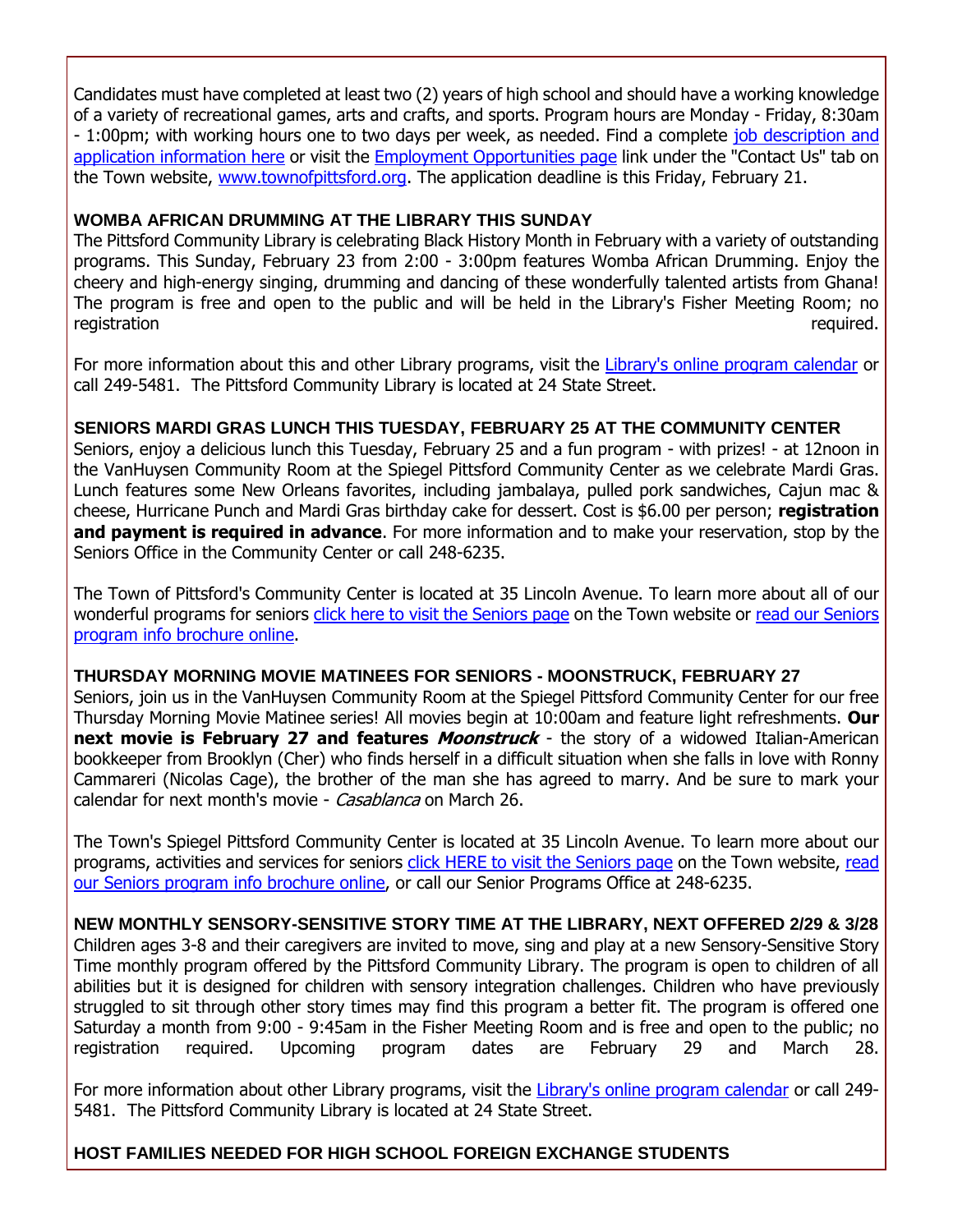#### **Students need host homes for the school year starting this September**

The Association for Teen-Age Diplomats (ATAD) has been providing unique and rewarding experiences to foreign high school exchange students and their host families in the Rochester area for over 60 years. **ATAD currently has students from Spain, Turkey, Italy and Russia in need of host families in the Rochester area for the 2020-2021 school year.**

Officially recognized by the U.S. Department of State, ATAD is a local non-profit that seeks to foster understanding, friendship and goodwill through cultural international exchange. To learn more about the rewarding experience of hosting a foreign exchange student, visit the ATAD website at [www.atad.org/host](http://r20.rs6.net/tn.jsp?f=001Gn3VHATbXSb8ikjX-mELQNJfCR6xoQiGKi-Dg8Yn91iFh9y7Yh53hQ7BBJI-T_A7nYL5o3VHM4VYrT3xlDSUxavSPhLmJKJ0O_t8PWKvV8f1Lfb2F4NEe6CcAyPsfx2pKsyUJtYga8sUhl7Jv5-FfKe44wIVcb1o-T_q15L3TBNJsIJKDSipjS2d481fJk5Cv8xubjorzP1gS3HyQWHoNnJQRLDTm_w9PNAzvE5NEpYKxeOGIjEgL_mxgpnQsB-e0uuOzLMO7gDEuAUd1Va6YnrY5OXJeCAM9ebl74K4iF8=&c=6Y2d3iDJG5aeDLACpk3DxI1ZAJI3R4-anSQc6XUPP62d4_RjqaZz8A==&ch=trIl9KfcWMwbew17OmBrYIUQDgyUaYFAj8an6fvYc-WuIBPgFM5PgQ==)[a-student](http://r20.rs6.net/tn.jsp?f=001Gn3VHATbXSb8ikjX-mELQNJfCR6xoQiGKi-Dg8Yn91iFh9y7Yh53hQ7BBJI-T_A7nYL5o3VHM4VYrT3xlDSUxavSPhLmJKJ0O_t8PWKvV8f1Lfb2F4NEe6CcAyPsfx2pKsyUJtYga8sUhl7Jv5-FfKe44wIVcb1o-T_q15L3TBNJsIJKDSipjS2d481fJk5Cv8xubjorzP1gS3HyQWHoNnJQRLDTm_w9PNAzvE5NEpYKxeOGIjEgL_mxgpnQsB-e0uuOzLMO7gDEuAUd1Va6YnrY5OXJeCAM9ebl74K4iF8=&c=6Y2d3iDJG5aeDLACpk3DxI1ZAJI3R4-anSQc6XUPP62d4_RjqaZz8A==&ch=trIl9KfcWMwbew17OmBrYIUQDgyUaYFAj8an6fvYc-WuIBPgFM5PgQ==) or contact Pittsford resident and ATAD Board member Sue Isgrigg via [email.](mailto:froggymom@aol.com?subject=ATAD%20Foreign%20Student%20Exchage%20-%20host%20family%20info)

#### **REMINDERS**

#### **SEASONAL PARKING RESTRICTIONS IN EFFECT THROUGH APRIL 1, 2020**

In order to facilitate snow removal, Town of Pittsford seasonal parking restrictions are in effect from November 15 (this Friday) through April 1, 2020. Parking of any vehicle on public roads - including state highways and on the shoulder of all roads - is prohibited each year from November 15 through April 1 in all areas within the Town and outside of the Village. During this time, please don't park on or along public roads outside of the Village. Please note violators may be ticketed or towed.

When the snow flies, we need roadsides clear of vehicles so our plows can get through. This is especially true in neighborhoods, where the streets are narrower. Vehicles parked along the roadside can hinder plows accessing your neighborhood. Please help us keep our streets safe and accessible!

#### **EMERGENCY CLOSINGS INFORMATION**

In the case of major weather events or other emergencies, information about facility closings and program/event cancellations will be announced on the Town's website [www.townofpittsford.org,](http://townofpittsford.org/?utm_source=eNews+2-19-20&utm_campaign=eNews+02-19-20&utm_medium=email) [Facebook](https://www.facebook.com/pages/Town-of-Pittsford/139082619464200)  [page Town of Pittsford,](https://www.facebook.com/pages/Town-of-Pittsford/139082619464200) and [Twitter feed @pittsfordtown,](http://r20.rs6.net/tn.jsp?f=001Gn3VHATbXSb8ikjX-mELQNJfCR6xoQiGKi-Dg8Yn91iFh9y7Yh53hWL9vB2txhhScpFV0y36EoRmOkKnWIDN08B8MfOH5a6uG-8UtBsIo6tE2jXV2WZcQ8zKHU-jMB6kr_zeN2IoHzahBDgZhsSHSRkKjkNiAuq-BGWEWgTSHcoY7fG7bDI8RA==&c=6Y2d3iDJG5aeDLACpk3DxI1ZAJI3R4-anSQc6XUPP62d4_RjqaZz8A==&ch=trIl9KfcWMwbew17OmBrYIUQDgyUaYFAj8an6fvYc-WuIBPgFM5PgQ==) as well as on local television and radio stations and Pittsford's [Cable TV 12 Channel 1303 government access station.](http://townofpittsford.org/home-channel12?utm_source=eNews+2-19-20&utm_campaign=eNews+02-19-20&utm_medium=email) TV-12 Channel 1303 announcements can be viewed live any time via the [TV-12 Channel 1303 page on the Town website.](http://townofpittsford.org/home-channel12?utm_source=eNews+2-19-20&utm_campaign=eNews+02-19-20&utm_medium=email)

#### **ASL INTERPRETER AT TOWN BOARD MEETINGS**

The Town of Pittsford provides an American Sign Language interpreter at every meeting of the Pittsford Town Board, to interpret for those who need this service.

#### **UPCOMING COMMUNITY ACTIVITIES IN PITTSFORD**

- **Residential Composting seminar** by Impact Earth, Thursday, 2/27, 6:00pm, Spiegel Pittsford Community Center VanHuysen Community Room (room 107), 35 Lincoln Avenue; free and open to the public.
- [Taste of Pittsford,](http://r20.rs6.net/tn.jsp?f=001Gn3VHATbXSb8ikjX-mELQNJfCR6xoQiGKi-Dg8Yn91iFh9y7Yh53hQe8_ImOE0qJRVeBi_EVtbpQCQMXBy-L4Ua-wt4d0N5g5AIXpoE0LDp7upk4dPxFVUF6205aIBdQJsa8fQl2dNV27ir9a1OU9_z7LI5O4czBqdB4pD18ryP3NIabdmyyUqAAATUBiEOhbCh-s3yBjJo_gFMgZn7Oq76T8c3lMsGXZ4EcJG_BWuIizljYcrZdaPfls4X8fD4R7kosqjkOIY4OkQxhJdLUgs78gWpjBfUd6_INMQtJD94=&c=6Y2d3iDJG5aeDLACpk3DxI1ZAJI3R4-anSQc6XUPP62d4_RjqaZz8A==&ch=trIl9KfcWMwbew17OmBrYIUQDgyUaYFAj8an6fvYc-WuIBPgFM5PgQ==) Monday, 3/9, 6-8:30pm, Nazareth College's Shults Center, 4245 East Avenue; featuring a variety of tastings from area restaurants, caterers, wineries and breweries plus live music, door prizes and silent auction; proceeds to benefit Rotary's many local charitable efforts. Advance ticket sales only; more information and tickets online at [www.pittsfordrotaryclub.org](http://r20.rs6.net/tn.jsp?f=001Gn3VHATbXSb8ikjX-mELQNJfCR6xoQiGKi-Dg8Yn91iFh9y7Yh53hQe8_ImOE0qJRVeBi_EVtbpQCQMXBy-L4Ua-wt4d0N5g5AIXpoE0LDp7upk4dPxFVUF6205aIBdQJsa8fQl2dNV27ir9a1OU9_z7LI5O4czBqdB4pD18ryP3NIabdmyyUqAAATUBiEOhbCh-s3yBjJo_gFMgZn7Oq76T8c3lMsGXZ4EcJG_BWuIizljYcrZdaPfls4X8fD4R7kosqjkOIY4OkQxhJdLUgs78gWpjBfUd6_INMQtJD94=&c=6Y2d3iDJG5aeDLACpk3DxI1ZAJI3R4-anSQc6XUPP62d4_RjqaZz8A==&ch=trIl9KfcWMwbew17OmBrYIUQDgyUaYFAj8an6fvYc-WuIBPgFM5PgQ==) or purchase at Forsythe Jeweler, Pittsford Federal Credit Union, or Canandaigua National Bank.

#### **TOWN OF PITTSFORD BOARD MEETINGS**

 **Planning Board**, Monday 2/24, 7:30pm, Public Meeting Room, Town Hall (lower level), 11 South Main Street